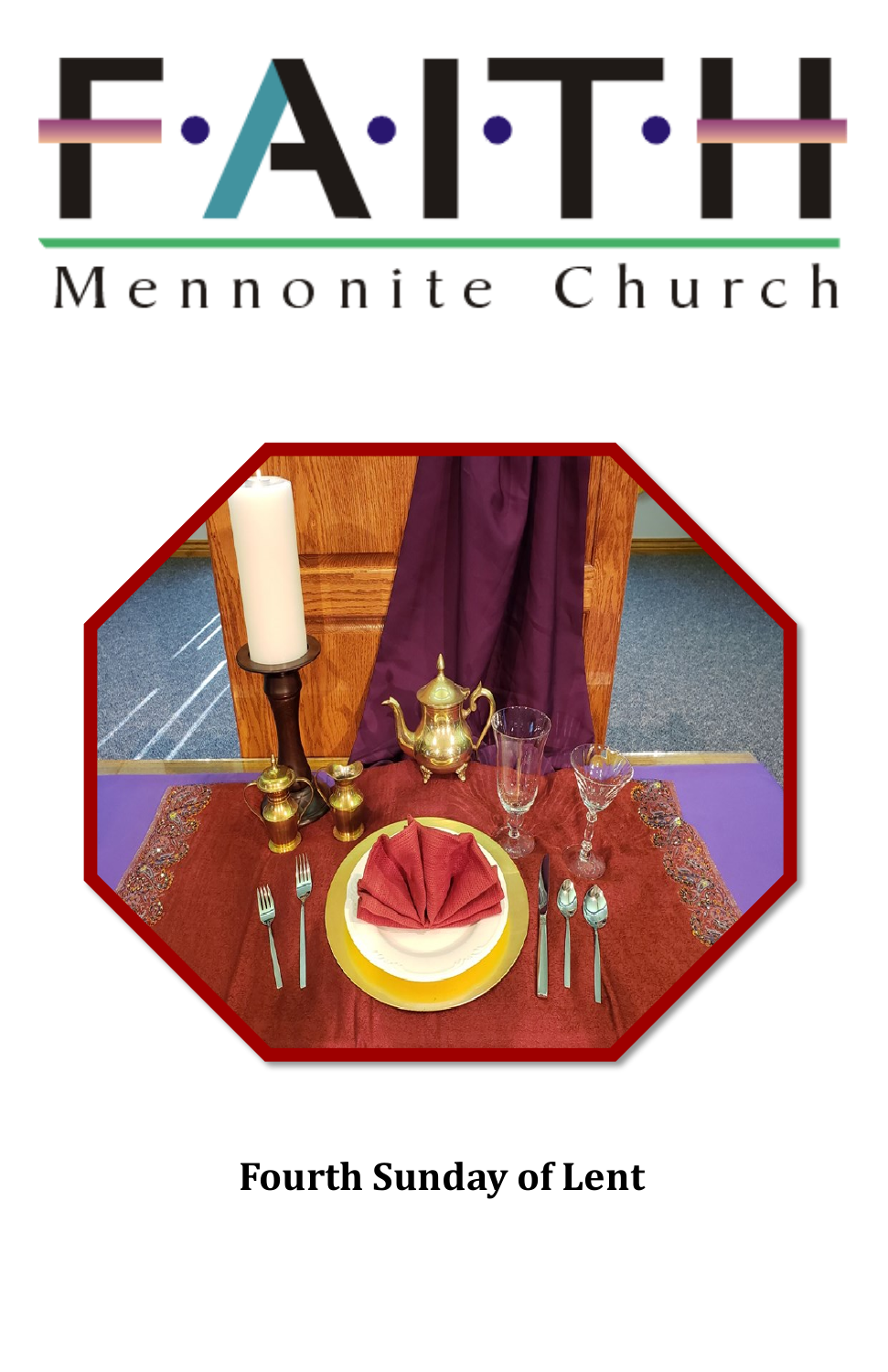## *From Exceptionalism to Inclusion*

Prelude

Welcome! Peace Prayer Call to Worship

Leader: Together we seek the way of God, **People: rejoicing that we are new creations in Christ** Leader: From a human point of view, we demand what is ours, **People: but through Jesus we learn that all share in God's inheritance.** Leader: Let us join God's feast,

**People: where all celebrate together** *All:* **Let us live out God's way of inclusion.**

Opening Prayer

*We Are People of God's Peace* VT 797 *Breathe on Me, Breath of God* VT 737

Psalm 32 Children's Time

Responsive Reading: Leader: Your ways, O God, are higher than our ways. **People: Your thoughts are higher than our thoughts.** Leader: We seek God's ways. *All:* **Lord, move us from our tribal thinking to your radical inclusion** Lenten Prayer of Confession: (Isaiah 55 adapted) Leader: Holy One, we seek you while you may be found. **People: We call upon you while you are near.** Leader: Have mercy on us, O God, for our thoughts are not your thoughts and our ways are not your ways. **People: Forgive us for thinking we deserve special treatment.**

**Lead us to radical inclusion.**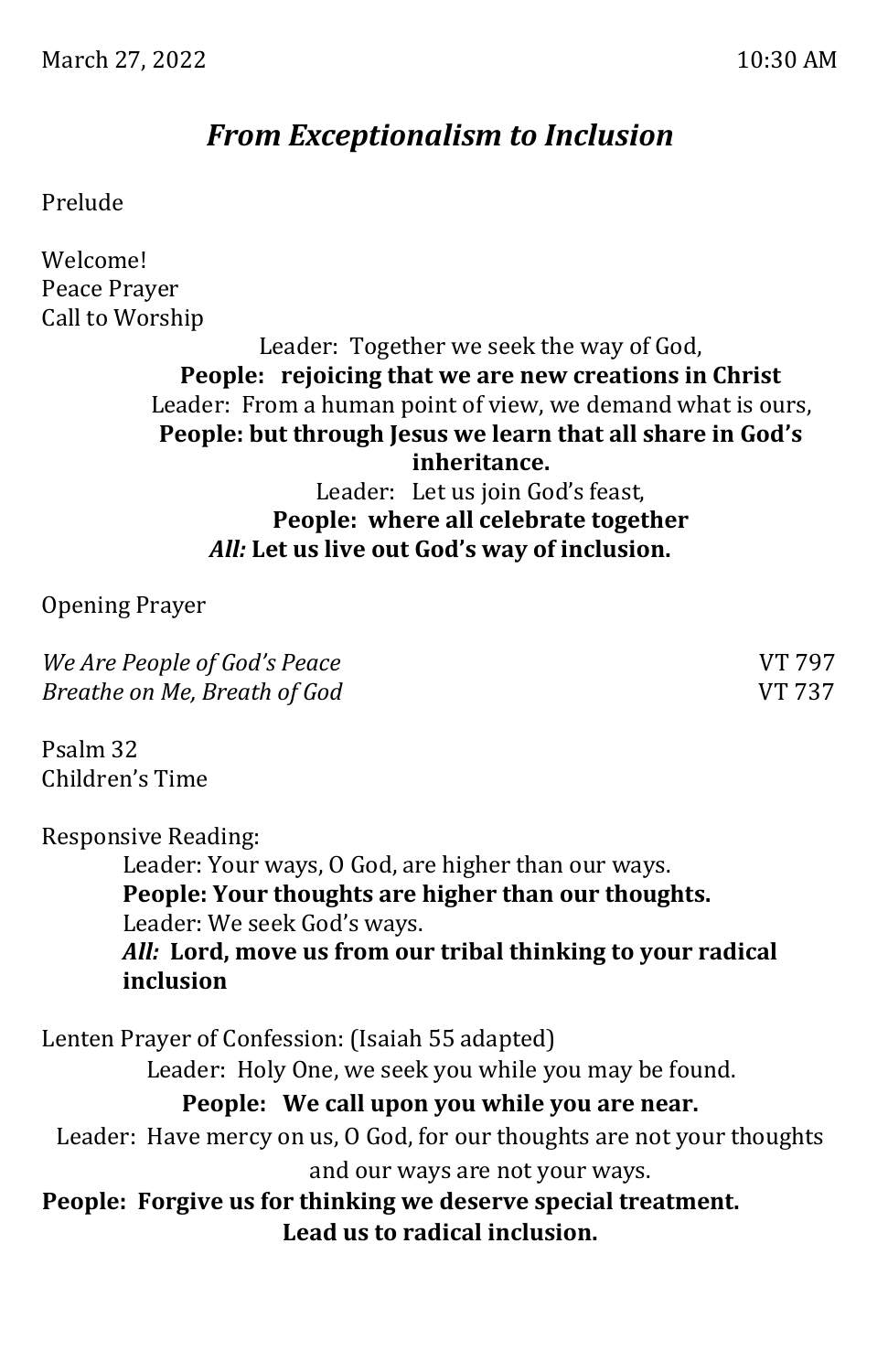#### Leader: As we walk with Christ on this Lenten journey, let us see your way more clearly

#### *All: and follow your way more faithfully.*

Communion

| Could It Be That God Is Singing        | 42     |
|----------------------------------------|--------|
| From the Parent's Heart, the Firstborn | VT 418 |
| Prayer for our Offerings               |        |
| Luke 15:1-3, 11b-32                    |        |
| <b>Transition Moment</b>               |        |
| New Earth, Heavens New                 | VT 377 |
| Shalom, My Friends (Sing twice)        | VT 842 |
| <b>Blessing</b>                        |        |
| Postlude*                              |        |

VT = Voices Together STJ = Green Song Book STS = Purple Song Book CCLI License #: 2009481 ONE LICENSE #739073-A

\**This service is streamed live. There will be a pause while the stream is switched from the public to the unlisted (private) stream for our congregational sharing, prayer, and announcements.* 

#### **If you are unable to stand please remain seated.**

#### **WORSHIP PARTICIPANTS**

| Pastor Pastor Kristine Regehr |
|-------------------------------|
|                               |
| Children's Time Deb Schmidt   |
|                               |
|                               |
|                               |

| Sanctuary Prep Leslie Hadley             |  |
|------------------------------------------|--|
| Broadcasting MeleLani Llanes             |  |
|                                          |  |
|                                          |  |
| Ushers  Wendell Banman & Janet Ediger    |  |
| Greeters Alice Jantzen & Wilma Loganbill |  |

#### **Reflection question:** Who gets to enjoy God's feast today?

**SOME OF YOU** are wondering…. What do the visuals mean? The worship visuals on the communion table are meant to help you become naturally subdued, understated, and quiet to evoke the desert experience for the season. This austerity is helpful to limit distractions and encourage focus.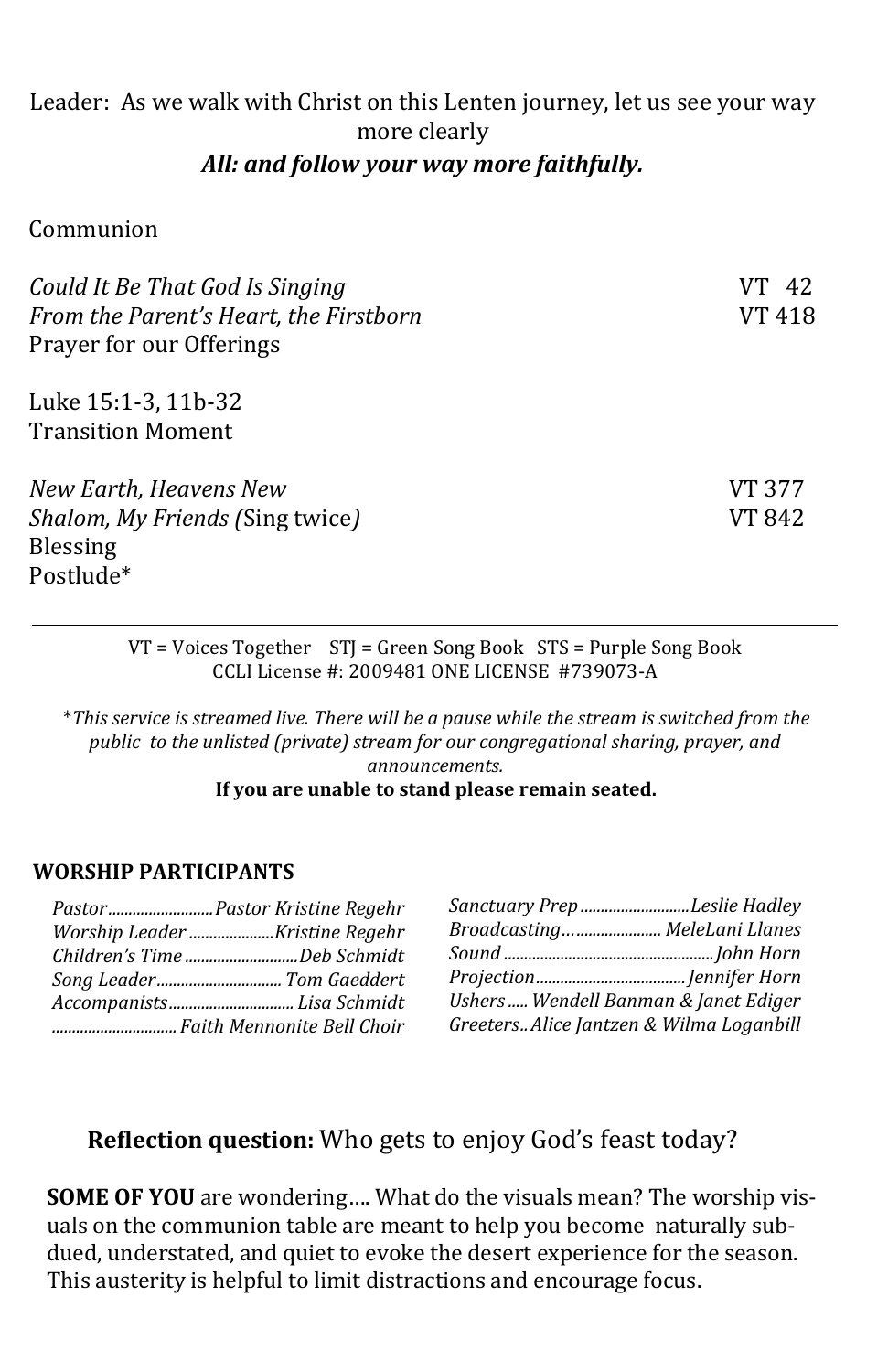| <b>Welcome</b> to Faith<br>Mennonite Church. We are glad you<br>are here.<br>If you need a listening assistance<br>device or a large print bulletin,<br>please ask an usher.<br>There are a few *quiet* craft items on<br>the back table of the sanctuary that<br>can be used during worship. | <b>OUR MISSION STATEMENT</b><br>As followers of Jesus Christ, our<br>mission is to<br>- Worship together as a community of<br>faith,<br>- Invite everyone to share the gift of<br>God's love,<br>- Nurture each other in the faith,<br>- Serve others in the spirit of Christ,<br>and<br>- Proclaim His way of peace, justice<br>and reconciliation. |
|-----------------------------------------------------------------------------------------------------------------------------------------------------------------------------------------------------------------------------------------------------------------------------------------------|------------------------------------------------------------------------------------------------------------------------------------------------------------------------------------------------------------------------------------------------------------------------------------------------------------------------------------------------------|
|                                                                                                                                                                                                                                                                                               |                                                                                                                                                                                                                                                                                                                                                      |

### *FAITH FAMILY NEWS*

**CAREGIVER SUPPORT GROUP** meets tomorrow March 28 at 4:00 PM in the Fellowship Hall. Come to learn from others and share what you have found helpful. Participants have found the group an insightful respite.

**DO YOU LIKE TO WORK WITH SCHRUBS AND FLOWERS?** BOARD OF ADMINISTRATION is needing spring yard work done at church.. Contact Mike Schmidt (316-648-2570).

**MY COINS COUNT**! The TIME will soon END! We are all invited to collect our coins (and bills) in our homes and then bring them to church from now until April 03. Remember each coin collected helps feed a person somewhere in the world. The Kansas Mennonite Relief Sale this year is April 8 & 9 at the Kansas State Fair Grounds in Hutchinson, Ks. See the total collected on the back side of the bulletin!!

**ROSE MARIE ZOOK BARBER** has been called to be our interim quarter time associate pastor. Come and get to know Pastor Rose Marie Zook Barber during the Sunday school hour on April 3rd. She will share about herself and answer questions in the Fellowship Hall, followed by a time of coffee and treats before worship begins at 10:30.

**DO YOU KNOW** where your name tag is? If you are needing a new one please let the church office know. It would be very helpful to wear them for the next month to help Pastor Rose Marie get to know us.

**BE IN PRAYER** for David Harder and his family as they grieve the loss of his mother, Verna, this last Sunday, the 20th.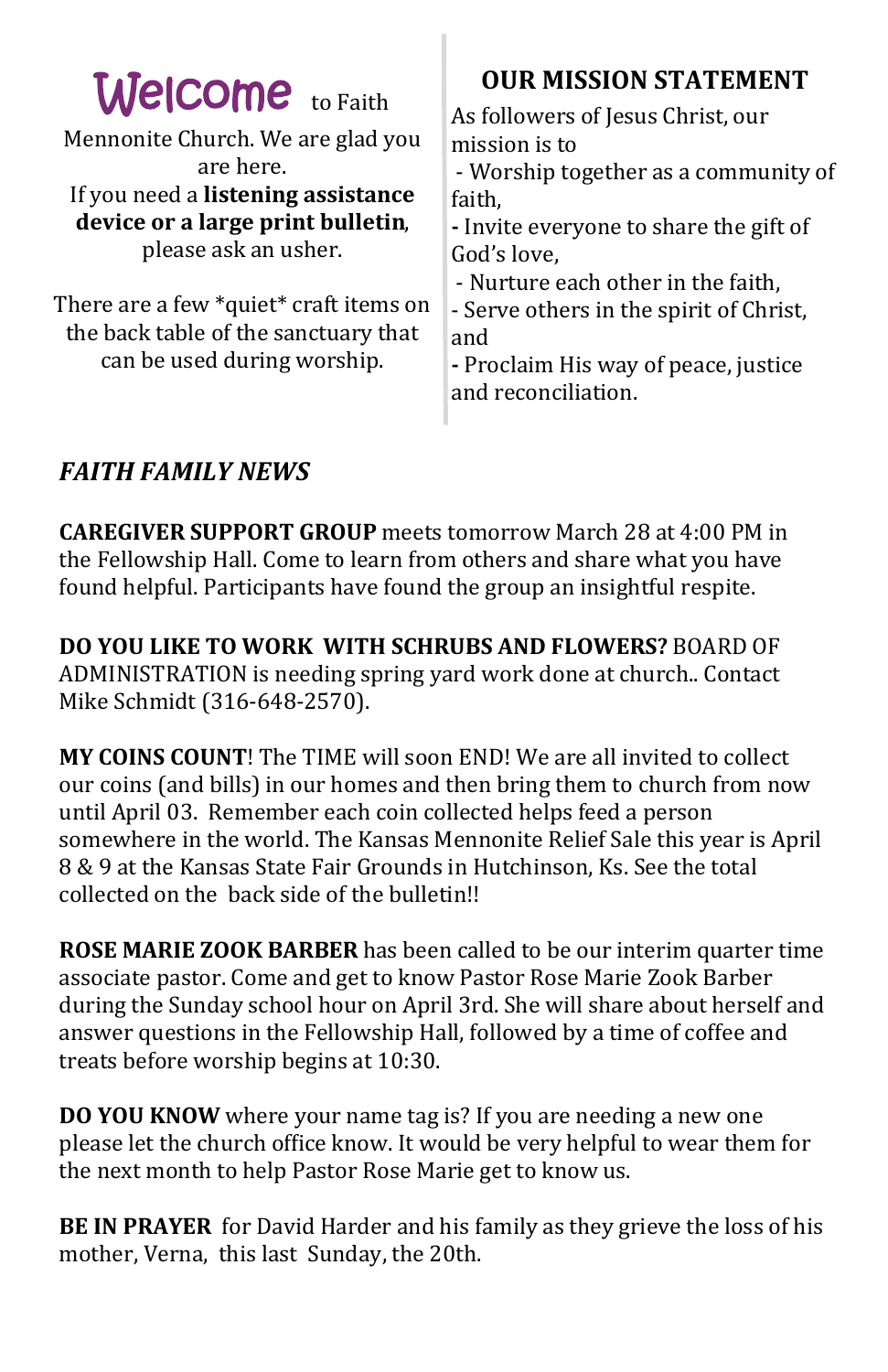**THE MISSION CRCLE** will meet in the Fellowship Hall April 4 at 7 pm. We will feature the work of AIMM in Congo being coordinated by Leonard and Antoinette Kiswangi. While they were here in the Newton area in November interviews with them about their work were recorded. The offering is for a sewing machine for Congo and the project is items for MCC Sewing Kits (white or black thread, minimum 250 yds.; fabric tape measure, 150 cm., metal medium size thimble; needles, minimum 25; pkg. straight pins, minimum 80, rounds plastic heads; black or white shirt-style buttons). Men are welcome.

**A LENT BIBLE STUDY GROUP :** "What is the Bible and How do we understand it?: By Dennis R. Edwards [Part of the Herald Press series The Jesus Way: Small Books of Radical Faith]. This study will be used during Lent and will meet on Wednesday evenings 7:00PM March 2 through April 13 here at Faith Mennonite Church.

**MAUNDY THURSDAY** service will be on April 14 at 6:30 PM. More details coming.

**DO YOU SOMETIMES** wonder what is going on? What do the boards and council talk about? Good News is that you can always look in 2 different spots! Board and council minutes are posted on the bulletin boards by the stairs to the education wing. The book on a shelf in the library will have minutes dating back for a couple of years.

**A SPECIAL SESSION** of the Delegate Assembly is scheduled for May 27 (starting at 7:00 p.m. CDT) through May 30 (ending at 12:00 p.m. CDT), 2022, at The Westin Kansas City at Crown Center, Kansas City, Missouri. The purpose of this special meeting is to complete the 2019-2021 biennium resolution process. Delegates will discuss and vote on resolutions that were delayed due to the global pandemic.

Our congregation can send two delegates and one youth delegate. If you would be willing to be considered as a delegate, please notify the office. Those names will then be passed along to Council for consideration when they make the final decision on delegates. Delegates are expected to represent our congregation as a whole, and to research and understand the resolutions and supporting information. Please see your email for further details.

## *OTHER AREA ITEMS*

**SUNFLOWER PERFORMING ARTS PRESENTS:** [Kevin Vaughn, organ, and](http://click.gotoextinguisher.com/click/ap3h-2icc9f-wl6gxu-7811x5s8/)  [Stephen Lancaster, baritone](http://click.gotoextinguisher.com/click/ap3h-2icc9f-wl6gxu-7811x5s8/) - today, March 27, 3 p.m., Hesston Mennonite Church. In collaboration with the Andover Organ Series, enjoy a splendid musical performance that will include *Five Mystical Songs* by Ralph Vaughan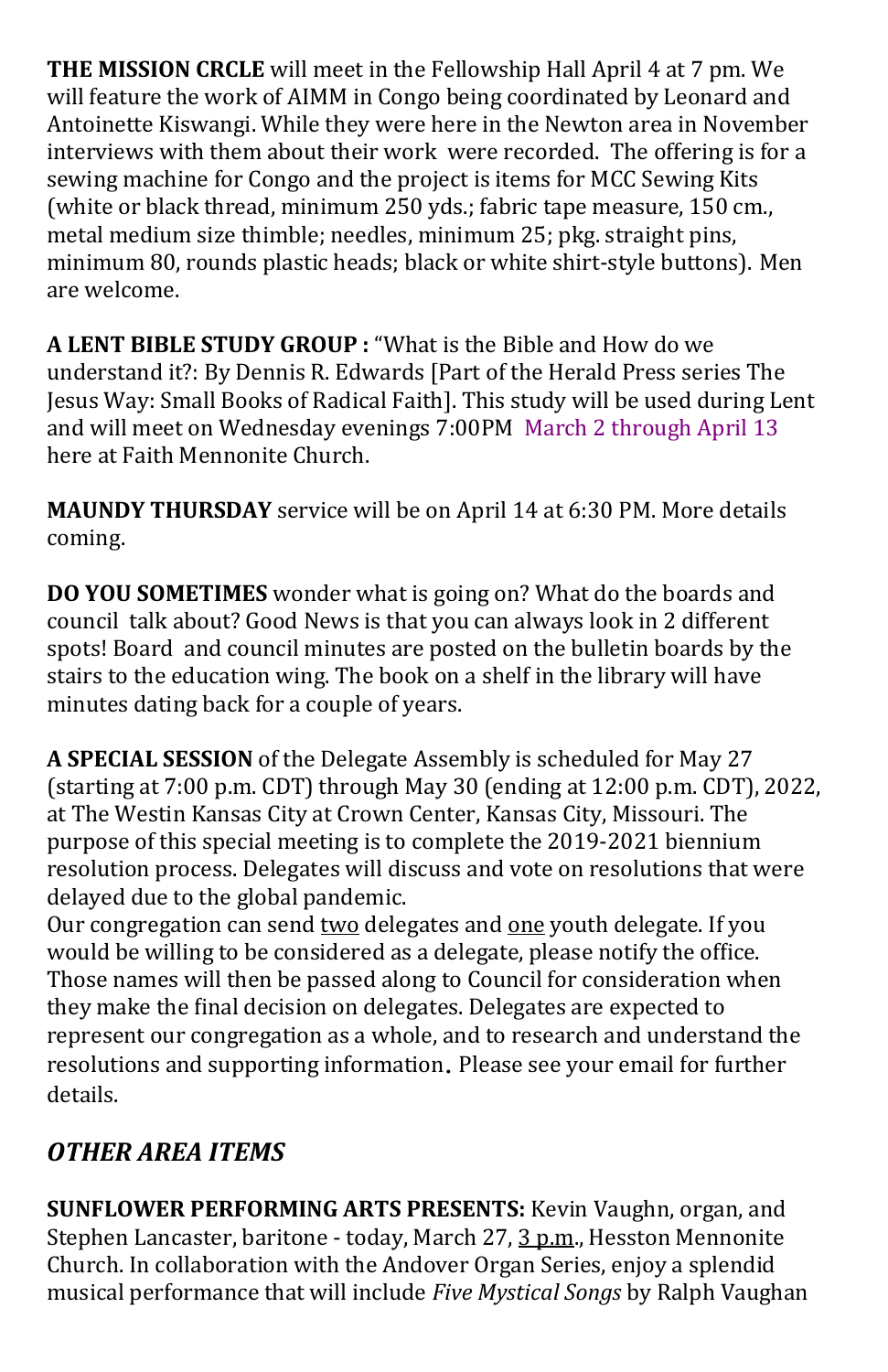Williams joined by Bel Canto Singers. Info at [sunflowerarts.org.](http://click.gotoextinguisher.com/click/ap3h-2icc9f-wl6gxv-7811x5s9/)

**BOHNE BERROGIE** bake day for the MCC sale will be on April 2 at Moundridge High. Volunteers are needed to fill the berrogie. Shifts are at 6:45 and 9:00. Please wear a head covering. If you would like to volunteer, please contact Marla Gillmore at 620-921-0428 or @ [bmg@lrmutual.com](mailto:bmg@lrmutual.com) Let's make this happen for MCC.

**CENTRAL KANSAS MASTER CHORALE** presents: Franz Joseph Haydn's Kleine Orgelmesse (Little Organ Mass). April 03, 2022 at 2 PM. This will be at Trinity Lutheran Church 119 N. Elm St., McPherson, KS. Featuring Donna Hetrick, organ; Ken Rodgers, piano; Joel Garber, conductor. Admission is Free.



**TODAY** (March 27) – Last chance to see the Bethel College spring musical, *Bright Star*, 2 p.m., Krehbiel Auditorium in Luyken Fine Arts Center. Tickets at the door, subject to availability.

**NOW IN THE REGIER GALLERY** in Luyken Fine Arts Center

at Bethel College, Susan and David Harmon, "Painterly Aesthetics: An Expressive Duet," through April 7. Gallery hours: 9 a.m.-4 p.m., Mon.-Fri.

**SATURDAY, APRIL 2** – Kauffman Museum first-Saturday bird walk, 7 a.m. start time in the museum parking lot at the corner of Main and 27th streets in North Newton. Experienced birders lead a walk of 1-1.5 hours in Chisholm Park and on Sand Creek Trail (terrain is mostly wood-chip path and sometimes uneven/sloping).

**SUNDAY, APRIL 3**– Sunday-Afternoon-at-the-Museum program, John M. Janzen, "Drums or Organ: Contesting Musical Styles in African Christianity," 3 p.m., Kauffman Museum auditorium. This program is associated with the current special exhibit marking 125 years of Kauffman Museum, and Janzen will be talking about items included in the exhibit. *Due to the impracticality of social distancing, face coverings will be required indoors regardless of vaccination status.*

**SUNDAY, APRIL 3** – Senior recital by Bethel College student Emma Beachy, piano, 4 p.m., Administration Building chapel.

**TUESDAY, APRIL 5** – Bethel College jazz featuring guest artist Aaron Linscheid, trumpet, 7 p.m., Krehbiel Auditorium in Luyken Fine Arts Center.

**SUNDAY, APRIL 10** – Bethel College Women's Chorus concert, 4 p.m., Administration Building chapel (may be different from some previously printed calendars)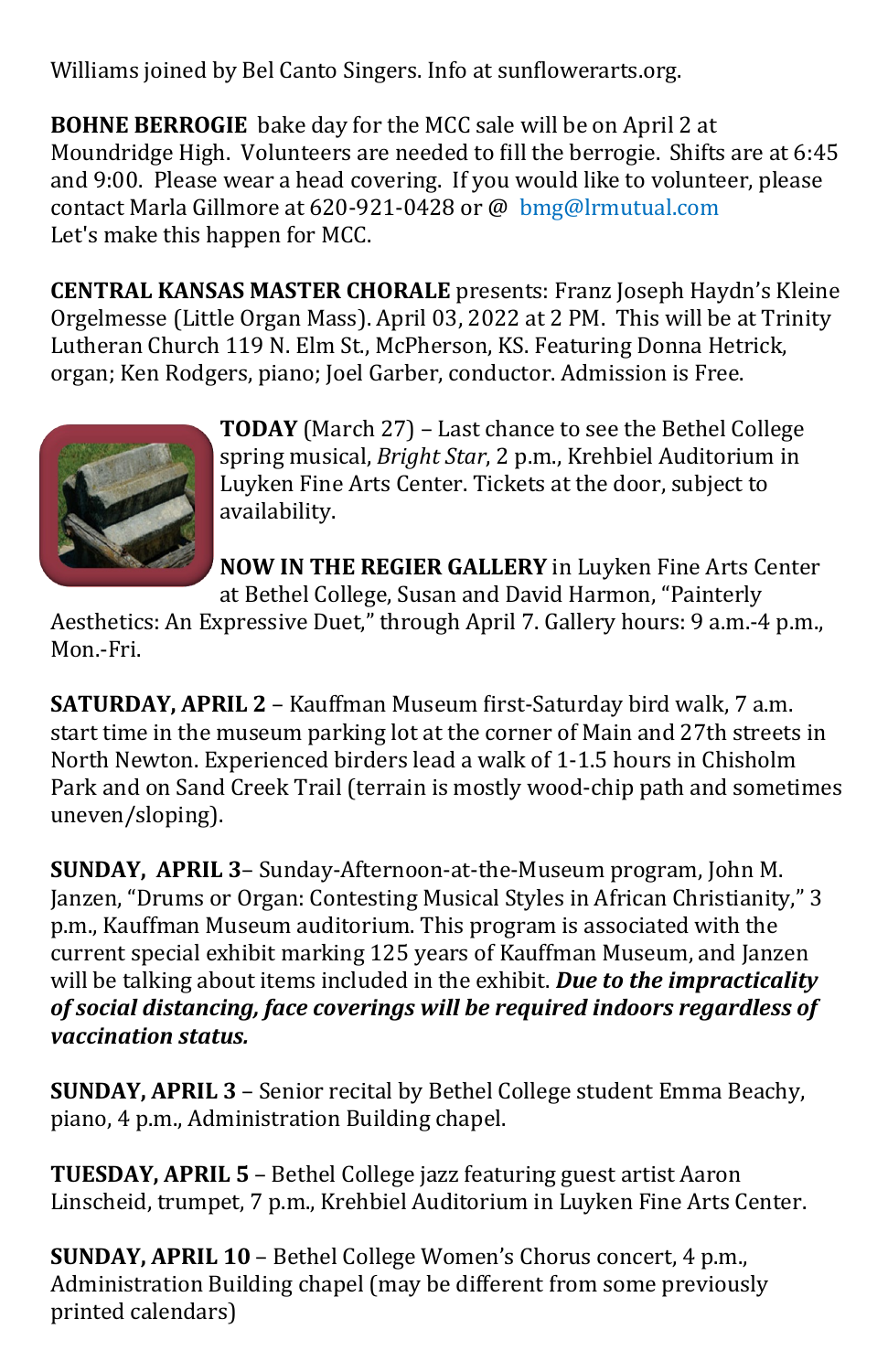**MONDAY, APRIL 11**- performance of Karen Robu's doctoral project, *Suffering Church*, an original play, at Bethel College.

**FROM WESTERN DISTRICT CONFERENCE:** Please pray for Summit Street Church, our church replant in Beatrice, NE, as we continue to navigate what it means for us to follow Jesus' call to become something new. In particular, please pray for our new members/baptism class that will be starting soon. - Pastor Tim Amor

**Mennonite Central Committee in North Newton will be hosting a two-part Beginner's Quilt Piecing Class on Friday, May 6th and May 13th, from 1-4 pm taught by Ann Yoder Smith and Charlotte Wenger.** This class is for anyone 18+ years old who has an interest in learning and/or improving basic cutting and piecing skills. Must have a sewing machine to bring and know how to thread and wind bobbins. The class will cover rotary cutting, ironing techniques, squaring up fabric, seam matching, layout choices, and more! Preregistration is required with a limit of 8 students. Cost is \$20 per person. If interested, please contact Ann Yoder Smith at [rws.ays@gmail.com,](mailto:rws.ays@gmail.com) or call 919- 604-3282

**Join the MCC Thrifty 50 Challenge!** 50 years ago the first MCC thrift shop opened and now there are 85 shops that provide millions of dollars each year for MCC's work at home and around the world. To celebrate, we're inviting you to sign up for the [Thrifty 50 Challenge](https://thrift.mcc.org/50/challenge) to get one practical challenge sent to your inbox and have a chance to win a \$25 MCC Thrift gift card every week. Visit [thrift.mcc.org](https://thrift.mcc.org/) to find a shop near you and learn more about MCC Thrift!



PROCL

.aim • Serve!

**Open Class:** LL Open Area

**Meet in the Sanctuary at 9:00 AM on Sunday's, then to classrooms at 9:15-10:10 AM**

**Junior High (5th—8th Grade)** LL Room 105

**High School**  LL FYG Hall